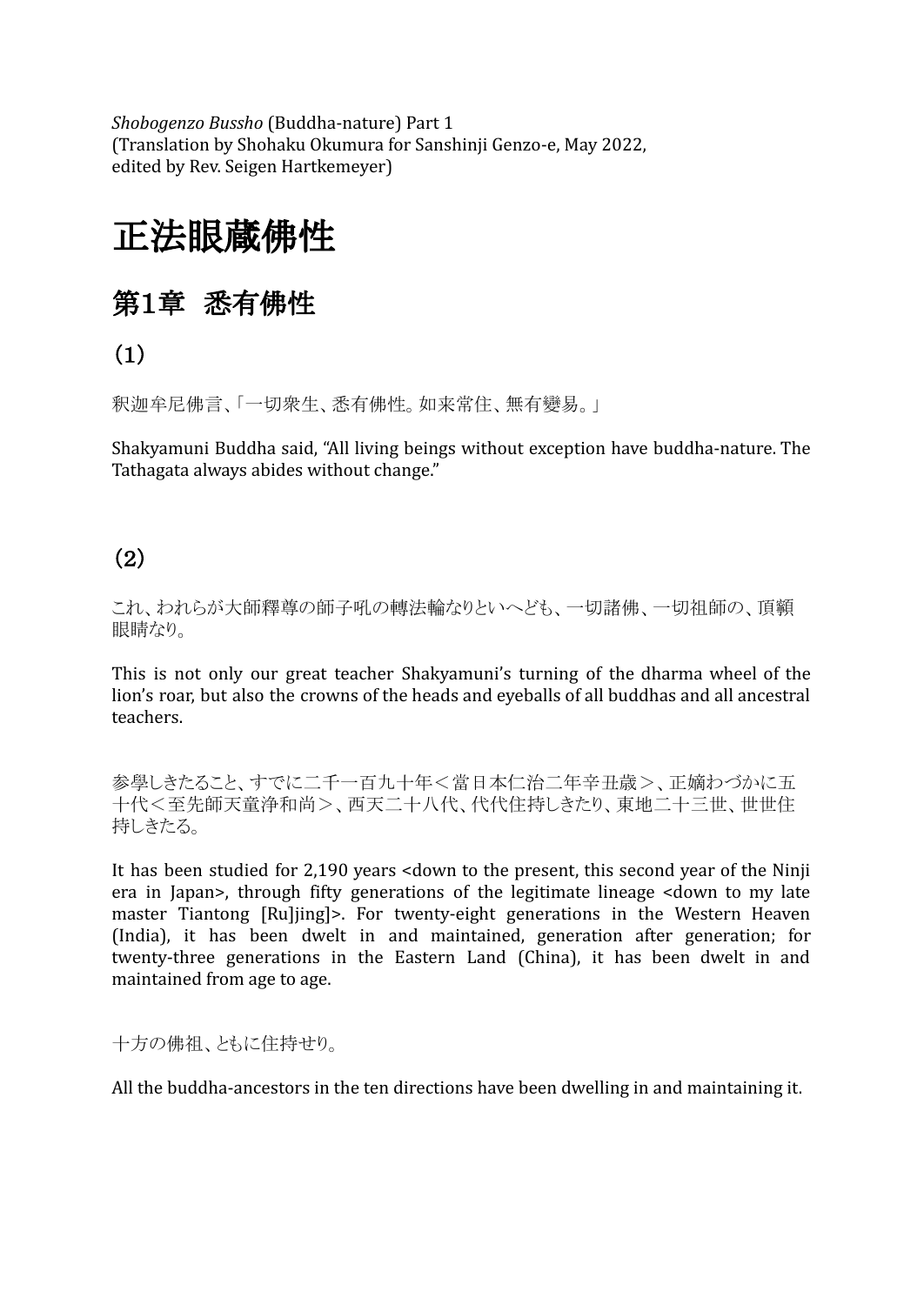### (3)

世尊道の「一切衆生、悉有佛性」は、その宗旨いかん。

What is the essential meaning of the World Honored One's saying, "All living beings without exception have buddha-nature"?

是什麼物恁麼来の道轉法輪なり。

It is his dharma-wheel-turning utterance "What is this that thus comes?"

あるいは衆生といひ、有情といひ、群生といひ、群類といふ、悉有の言は、衆生なり、群有な  $\nu_{\rm o}$ 

Though we speak of living beings, or sentient beings, or various groups or kinds of living beings, the expression "entire-being" refers to [all] these living beings, or various [kinds of] beings.

すなはち悉有は佛性なり。

That is, "entire-being" is buddha-nature.

悉有の一悉を衆生といふ。

I call one wholeness of "entire-being" a living being.

正當恁麼時は、衆生の内外すなはち佛性の悉有なり。

At the very moment of thusness, the inside and outside of a living being is nothing other than the "entire-being" of buddha-nature.

単伝する皮肉骨髄のみにあらず、汝得吾皮肉骨髄なるがゆゑに。

["Entire-being"] is not limited to the skin, flesh, bones, and marrow that have been simply [one-to-one and inseparably] transmitted, because "you have attained my skin, flesh, bones, and marrow."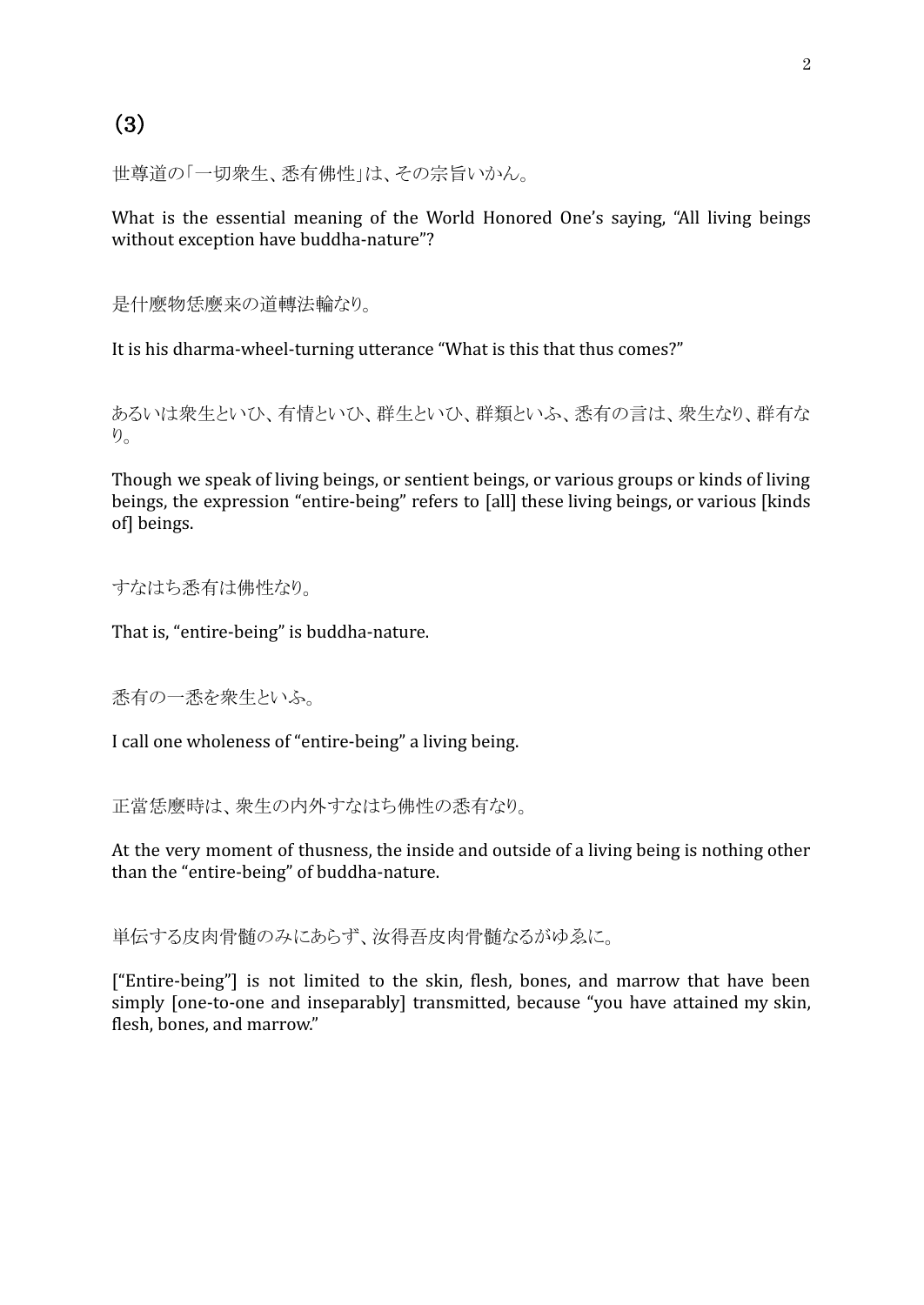しるべし、いま佛性に悉有せらるる有は、有無の有にあらず。

We should know that the being  $(f\bar{f})$  that is enabled by buddha-nature to be "entire-being (悉有)" is not the being (有) of being (有) that is opposed to non-being (無).

「悉有」は佛語なり、佛舌なり。佛祖眼睛なり、衲僧鼻孔なり。

"Entire-being (悉有)" is the Buddha's words, the Buddha's tongue, the buddha-ancestors' eyeballs, the patch-robed monks' nostrils.

「悉有」の言、さらに始有にあらず、本有にあらず、妙有等にあらず。

The expression "entire-being (悉有)" [refers to] neither arising being (始有), nor original being (本有), nor wondrous being ( $\psi$ 有), and so on.

いはんや縁有・妄有ならんや。

Even less [does it express] conditioned being (縁有) or illusory being (妄有).

心・境、性・相等にかかはれず。

It has nothing to do with [the dichotomy of] mind and objects, nature and forms, and so on.

しかあればすなはち、衆生悉有の依正、しかしながら業増上力にあらず、妄縁起にあらず、 法爾にあらず、神通修證にあらず。

Given this, the "environment and the self  $(kE)$ " of the entire-being  $($ 悉有) of living beings is not [brought about by] the predominant power of karma, is not [caused by] illusory dependent origination, does not [occur] simply of itself, and is not [caused by] the practice-verification of divine powers.

もし衆生の悉有それ業増上および縁起法爾等ならんには、諸聖の證道およひ諸佛の菩 提、佛祖の眼睛も業増上力、および縁起法爾なるべし。

If the entire-being (悉有) of all living beings were caused by the predominant power of karma, dependent origination, or itself, and so on, the verification of the Way of the various sages, as well as the awakening of all buddhas, and the eyeballs of buddha-ancestors would also be caused by the predominant power of karma, dependent origination, or itself.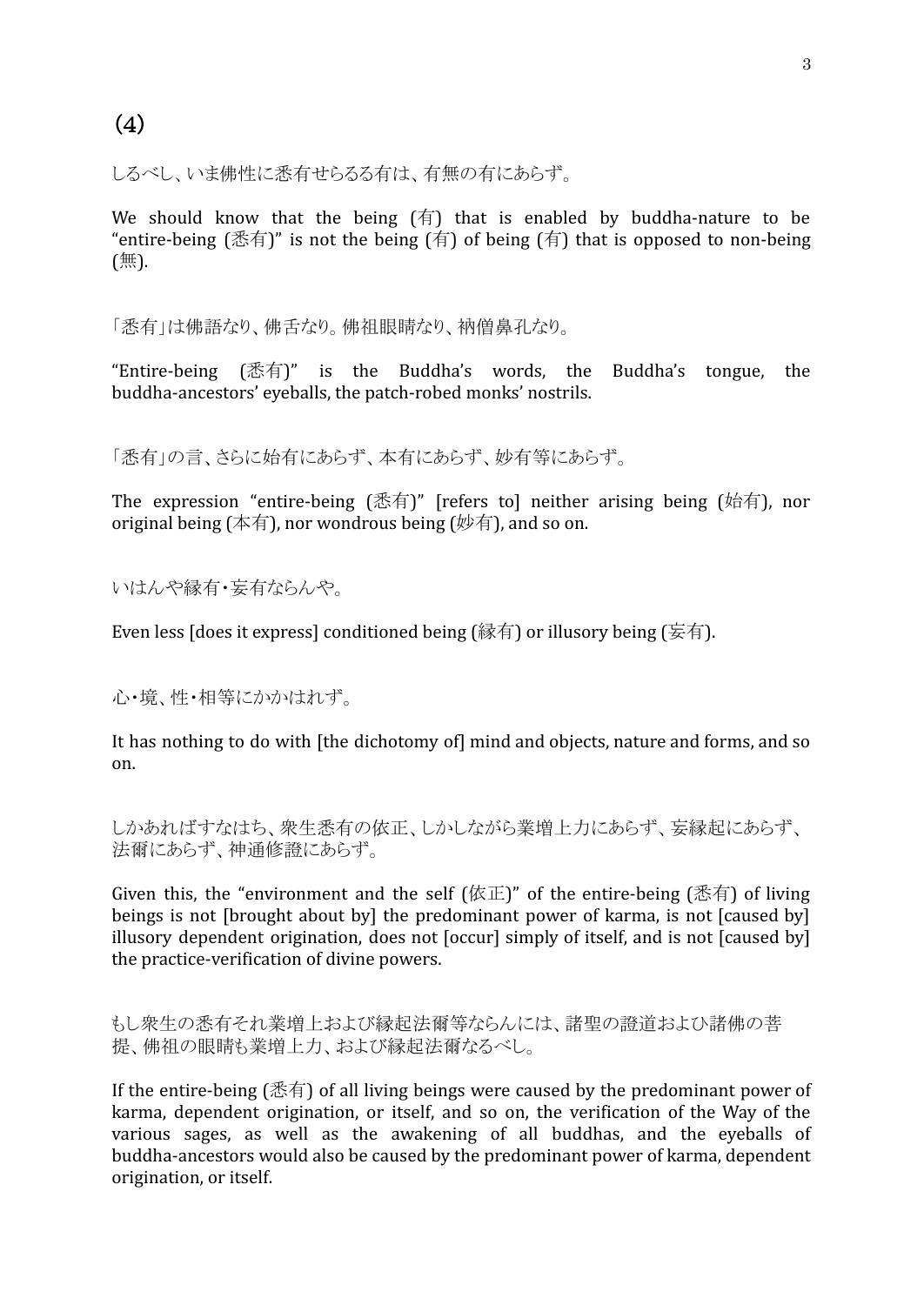しかあらざるなり。

This is incorrect.

盡界はすべて客塵なし、直下さらに第二人あらず。

In the entire world, there is no adventitious dust at all; right here, there is never a second person.

直截根源人未識、忙忙業識幾時休なるがゆゑに。

This is because the root source is directly cut off, yet people never know this; karmic consciousness is always busily working without any rest.

妄縁起の有にあらず、徧界不曾蔵のゆゑに。

[Entire-being] is not a being caused by illusory causation, because within the whole world it is never hidden.

徧界不曾蔵といふは、かならずしも滿界是有といふにあらざるなり。

Saying "in the whole world it is never hidden" is not necessarily saying "the world full of being."

徧界我有は、外道の邪見なり。

[The conception of] the whole world as "my" being is the evil view of non-Buddhists.

本有の有にあらず、亙古亙今のゆゑに。

[Entire-being] is not the being of original being, because it pervades ancient times and the present.

始起の有にあらず、不受一塵のゆゑに。

It is not the being of emergent arising, because it does not receive even a particle of dust.

條條の有にあらず、合取のゆゑに。

It is not the being of individuality, because it is a combination of all [things].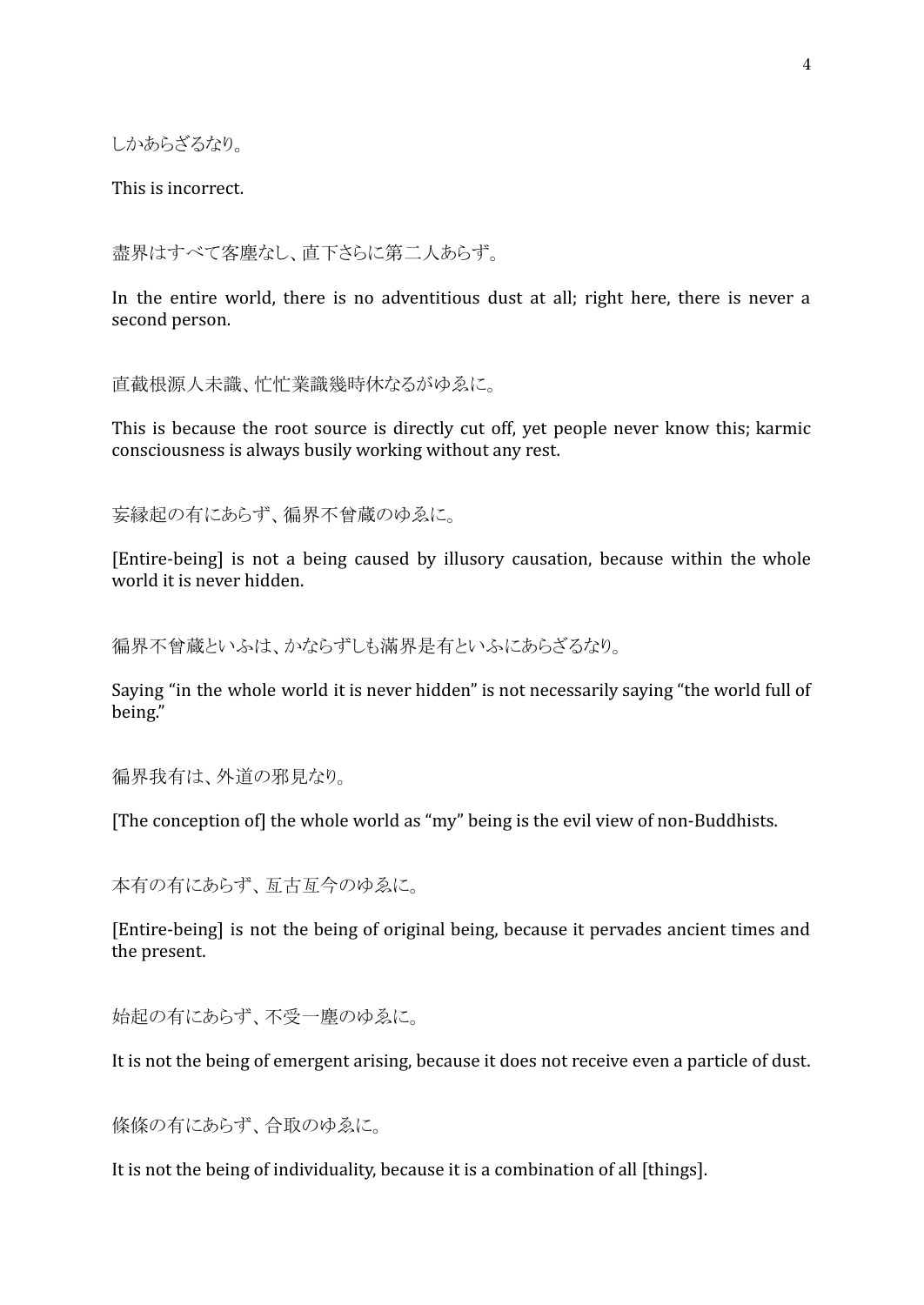無始有の有にあらず、是什麼物恁麼来のゆゑに。

It is not the being of beginningless being, because it is "what is it that thus comes."

始起有の有にあらず、平常心是道のゆゑに。

It is not the being of initially arising being, because it is "ordinary mind is the Way."

まさにしるべし、悉有中に衆生快便難逢なり。

We should know that, within entire-being it is impossible, even with the greatest swiftness, to encounter living beings.

悉有を會取することかくのごとくなれば、悉有それ透體脱落なり。

If we understand entire-being in this way, entire-being is itself the shedding of the entire body.

### (5)

佛性の言をききて、學者おほく先尼外道の我のごとく邪計せり。

Hearing the expression "buddha-nature," many students mistakenly think it is like the Self (*atman*), discussed by the non-Buddhist Senika.

それ、人にあはず、自己にあはず、師をみざるゆゑなり。

This is because they have not yet met a [true] person, have not yet encountered their [true] self, and have not yet come across a [true] teacher.

いたづらに風火の動著する心意識を佛性の覺知覺了とおもへり。

They mistakenly take the wind and fire movements of their mind, *manas*, and consciousness to be the sensing and knowing of buddha-nature.

たれかいふし、佛性に覺知覺了ありと。

Whoever said that buddha-nature has sensing and knowing?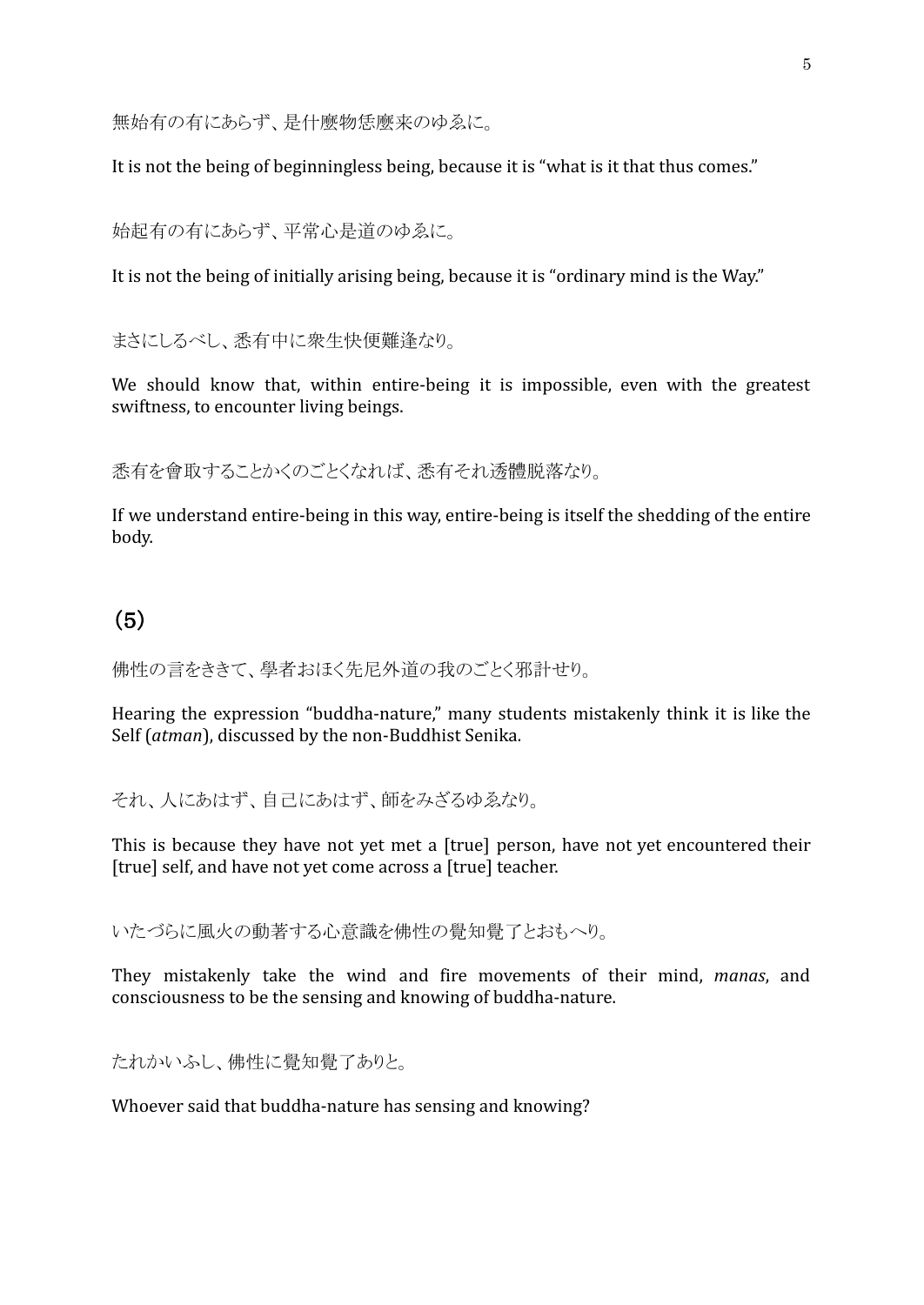覺者知者はたとひ諸佛なりとも、佛性は覺知覺了にあらざるなり。

Even though people with sensing and knowing are buddhas, buddha-nature is not sensing and knowing.

いはんや諸佛を覺者知者といふ覺知は、なんだちが云云の邪解を覺知とせず、風火の動 静を覺知とするにあらず。

Much less are awakening and insight that say that buddhas are those who have awakening and insight the same as what you mistakenly understand as sensing and knowing; [awakening and insight] are not the movement or stillness of wind and fire.

ただ一兩の佛面祖面、これ覺知なり。

Awakening and insight are simply one or two faces of the buddhas and ancestors.

### (6)

往往に古老先徳、あるいは西天に往還し、あるいは人天を化導する、漢唐より宋朝にいたる まで、稲麻竹葦のごとくなる、おほく風火の動著を佛性の知覺とおもへる、あはれむべし、學 道轉疎なるによりて、いまの失誤あり。

Among ancient elders and previous worthies from the Han dynasty through the Tang dynasty and down to the Song dynasty, some of them had journeyed and returned to the Western Heaven (India), and some of them taught human and heavenly beings. Their number is as uncountable as rice, hemp, bamboo, and reed plants. It is pitiful that often they mistook the movements of wind and fire elements for sensory awareness of buddha-nature. They made this mistake because they were careless and insufficient in studying the Way.

### (7)

いま佛道の晩學初心、しかあるべからす。

Now, later students and beginners in the Buddha Way should not be like that.

#### たとひ覺知を學習すとも、覺知は動著にあらざるなり。

Even if you study sensory awareness, sensory awareness is not the movement [of wind and fire elements].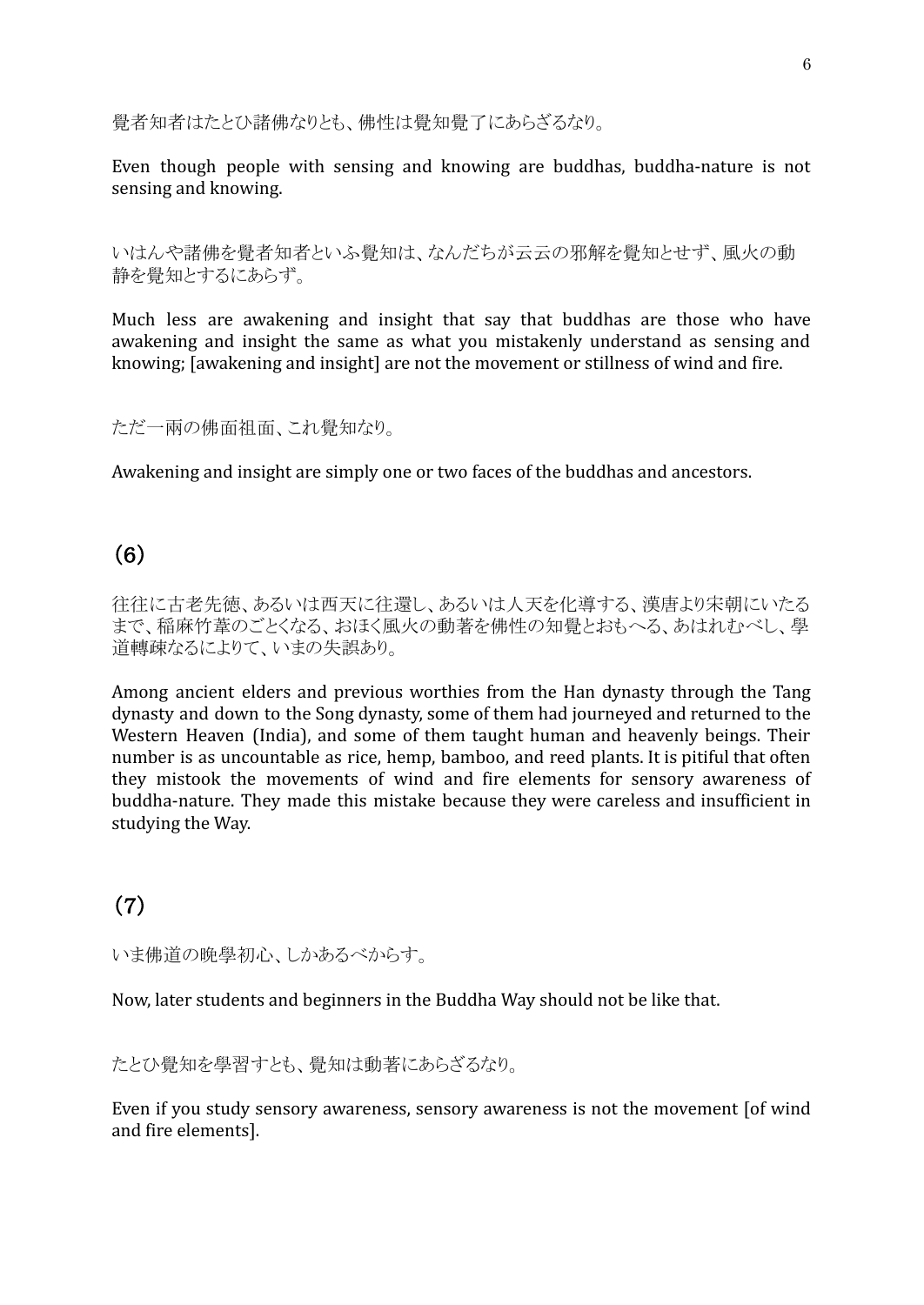たとひ動著を學習すとも、動著は恁麼にあらざるなり。

Even if you study the movement [of wind and fire elements], that movement is not as you conceive it.

もし眞箇の動著を會取することあらば、眞箇の覺知覺了を會取すべきなり。

If you could understand movement as it really is, you would understand true awakening and insight.

佛之與性、達彼達此なり。

With "buddha" and "nature," penetrating "that" is penetrating "this."

佛性かならす悉有なり、悉有は佛性なるがゆゑに。

Buddha-nature is always entire-being, because entire-being is buddha-nature.

悉有は百雑碎にあらず、悉有は一條鐵にあらず。

Entire-being is not a hundred miscellaneous pieces, nor is entire-being a single piece of iron rod.

拈拳頭なるがゆゑに大小にあらず。

Because it is the raising of a fist, it is neither big nor small.

すでに佛性といふ、諸聖と斉肩なるべからず、佛性と斉肩すべからず。

We already call it buddha-nature, so it is not identical with various sages; nor is it identical with buddha-nature.

(8)

ある一類おもはく、佛性は草木の種子のごとし。

There are certain groups of people who think that buddha-nature is like grass or tree seeds.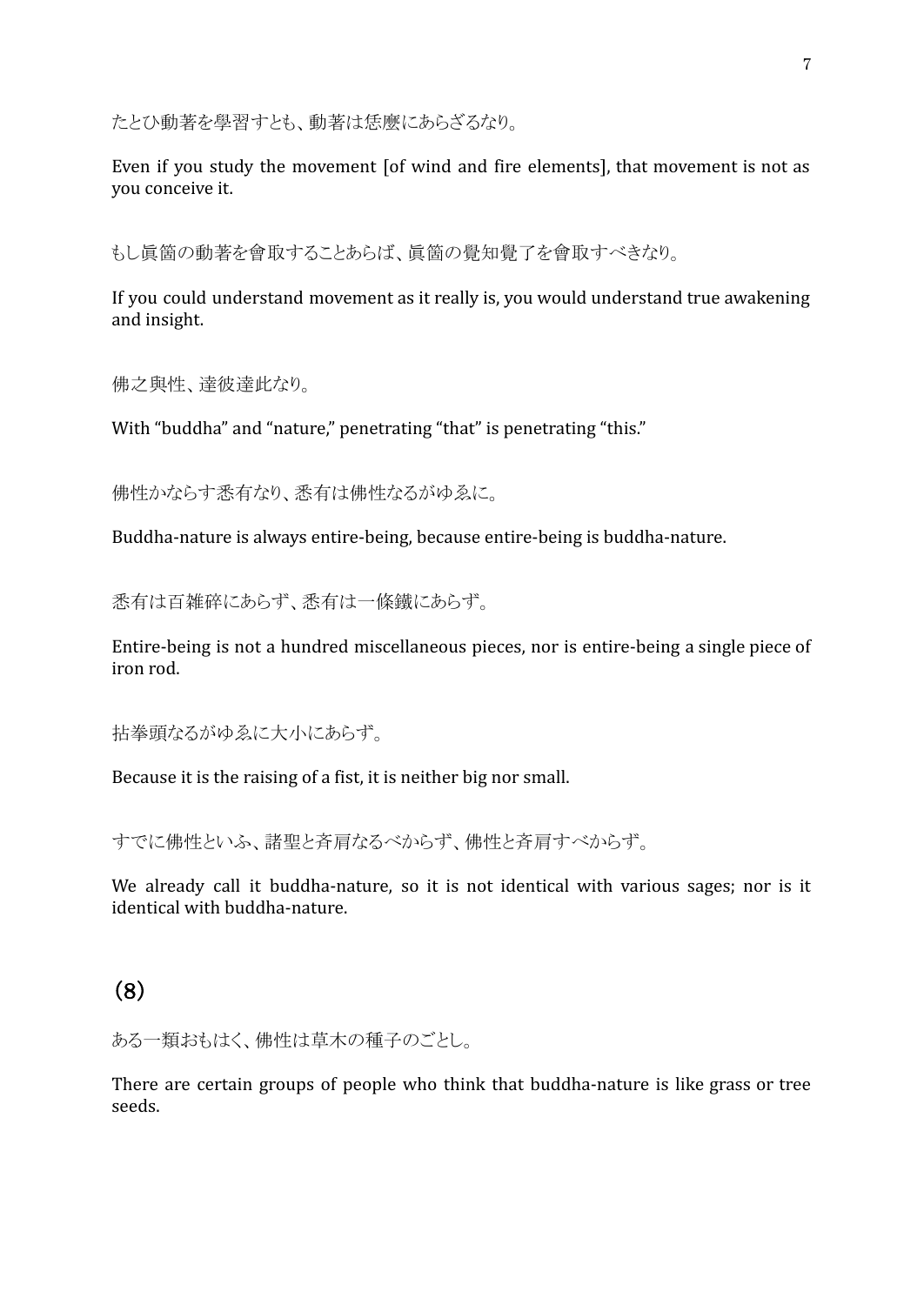法雨のうるほひしきりにうるほすとき、芽茎生長し、枝葉華果もすことあり。

When these abundantly receive the blessing of nourishment from a dharma rain, their buds sprout and stalks grow, and then branches, leaves, flowers and fruits will flourish.

果實さらに種子をはらめり。

Within the fruits, there are seeds [for the next generation].

かくのごとく見解する、凡夫の情量なり。

Thinking in this way is the emotional view of ordinary people.

たとひかくのごとく見解すとも、種子および華果、ともに條條の赤心なりと参究すべし。

Even if we think in this way, we should study individually the seeds, flowers and fruits as all being [sincere] red-heart.

果裏に種子あり、種子みえざれとも根茎等を生ず。

Within a fruit, there are seeds. Even though the seeds are not visible, from them grow roots, stems, and so on.

あつめざれどもそこばくの枝條大圍となれる、内外の論にあらず、古今の時に不空なり。

Even though [they] don't collect [elements], they develop into the branches and twigs, and the main trunk takes form. This is not a result of something inside [the tree] or outside of it. It is not empty, in both ancient times and the present.

しかあれば、たとひ凡夫の見解に一任すとも、根茎枝葉みな同生し同死し、同悉有なる佛 性なるべし。

Therefore, even if we confidently hold to the view of ordinary people, the roots, trunks, branches, and leaves are born together and die together; each of them is buddha-nature that is entire-being.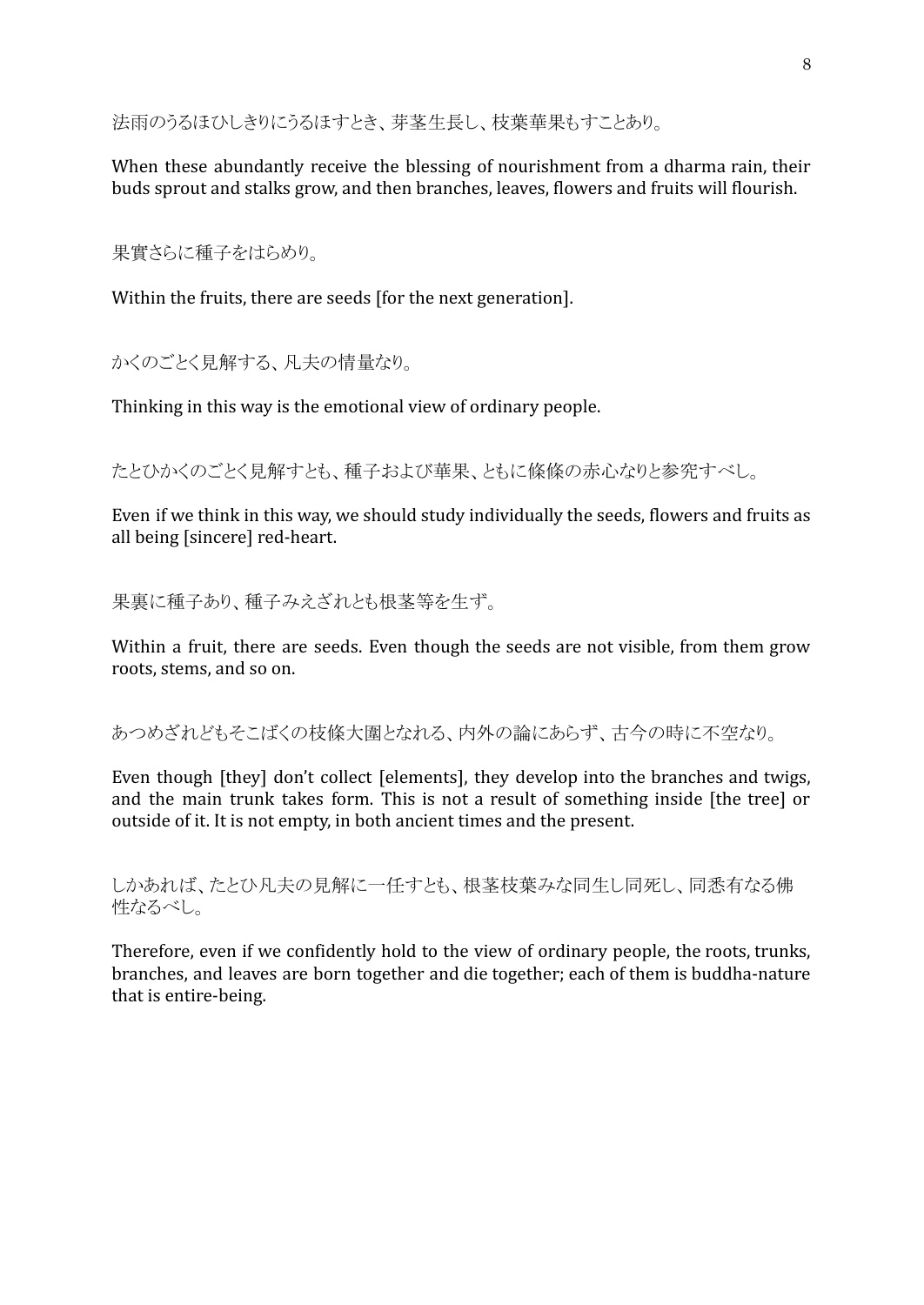### 第2章 当観時節因縁

### (9)

佛言、「欲知佛性義、當觀時節因縁、時節若至、佛性現前」。

The Buddha said, "If you want to know the meaning of buddha-nature, you should contemplate the causes and conditions of the time. If the time arrives, buddha-nature will be manifested."

#### (10)

いま「佛性義をしらんとおもはば」といふは、ただ知のみにあらず、行ぜんとおもはば、證せ んとおもはば、とかんとおもはばとも、わすれんとおもはばともいふなり。

Now, the expression "wanting to know the meaning of buddha-nature" not only means knowing, it also means wanting to practice it, wanting to verify it, wanting to expound it, and also wanting to forget it.

かの説・行・證・忘・錯・不錯等も、しかしながら時節の因縁なり。

These [activities of] expounding, practicing, verifying, forgetting, erring, and not-erring are also causes and conditions of the time.

時節の因縁を觀ずるには、時節の因縁をもて觀ずるなり。

Contemplating the causes and conditions of the time is done by contemplating the causes and conditions of time.

拂子・拄杖等をもて相觀するなり。

It is contemplating using the whisk, the monk's staff, and so on.

さらに有漏智・無漏智、本覺・始覺、無覺・正覺等の智をもちゐるには、觀ぜられさるなり。

They cannot be contemplated by using such kinds of wisdom as leaking wisdom, non-leaking wisdom, original enlightenment, gradual enlightenment, non-awakening, right awakening, and so on.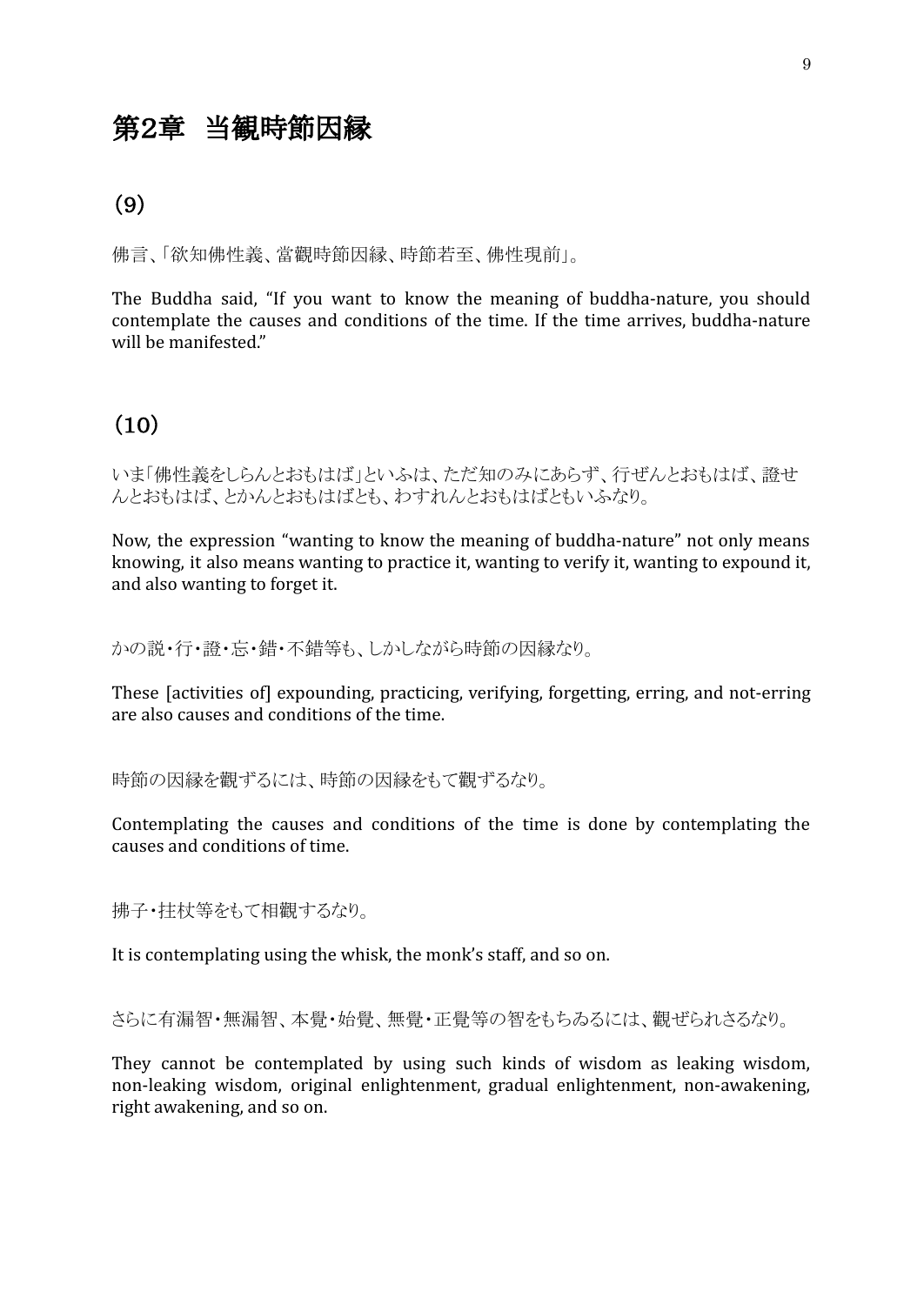(11)

「當觀」といふは、能觀・所觀にかかはれず、正觀・邪觀等に準ずべきにあらず、これ當觀な  $\n *y*<sub>0</sub>\n$ 

"Should contemplate" has nothing to do with the dichotomy of the subject that contemplates and an object that is contemplated. It should not be evaluated through right contemplation or mistaken contemplation, and so on. It is "just contemplating."

當觀なるがゆゑに不自觀なり、不佗觀なり。時節因縁聻なり、超越因縁なり。

Because it is "just contemplating," it is neither one's own contemplation nor others' contemplation. It is the causes and conditions of time themselves; it is [also] going beyond causes and conditions.

佛性聻なり、脱體佛性なり。

It is buddha-nature itself; it is buddha-nature completely dropped off.

佛佛聻なり、性性聻なり。

It is just buddha with buddha, nature with nature itself.

### (12)

「時節若至」の道を、古今のやから往往におもはく、佛性の現前する時節の向後にあらんず るをまつなりとおもへり。

People in the present and ancient times have often thought that the phrase "if the time arrives" means that we should wait until the occasion in the future when buddha-nature becomes manifested.

かくのごとく修行しゆくところに、自然に佛性現前の時節にあふ、時節いたらざれば、参師問 法するにも、辨道功夫するにも、現前せずといふ。

[According to this conception] if we continue to practice in this way, naturally we will encounter the time when buddha-nature is manifested, whereas as long as such a time does not arrive, even if we visit teachers and inquire about the dharma, making efforts in wholehearted-practice of the Way, it is never manifested.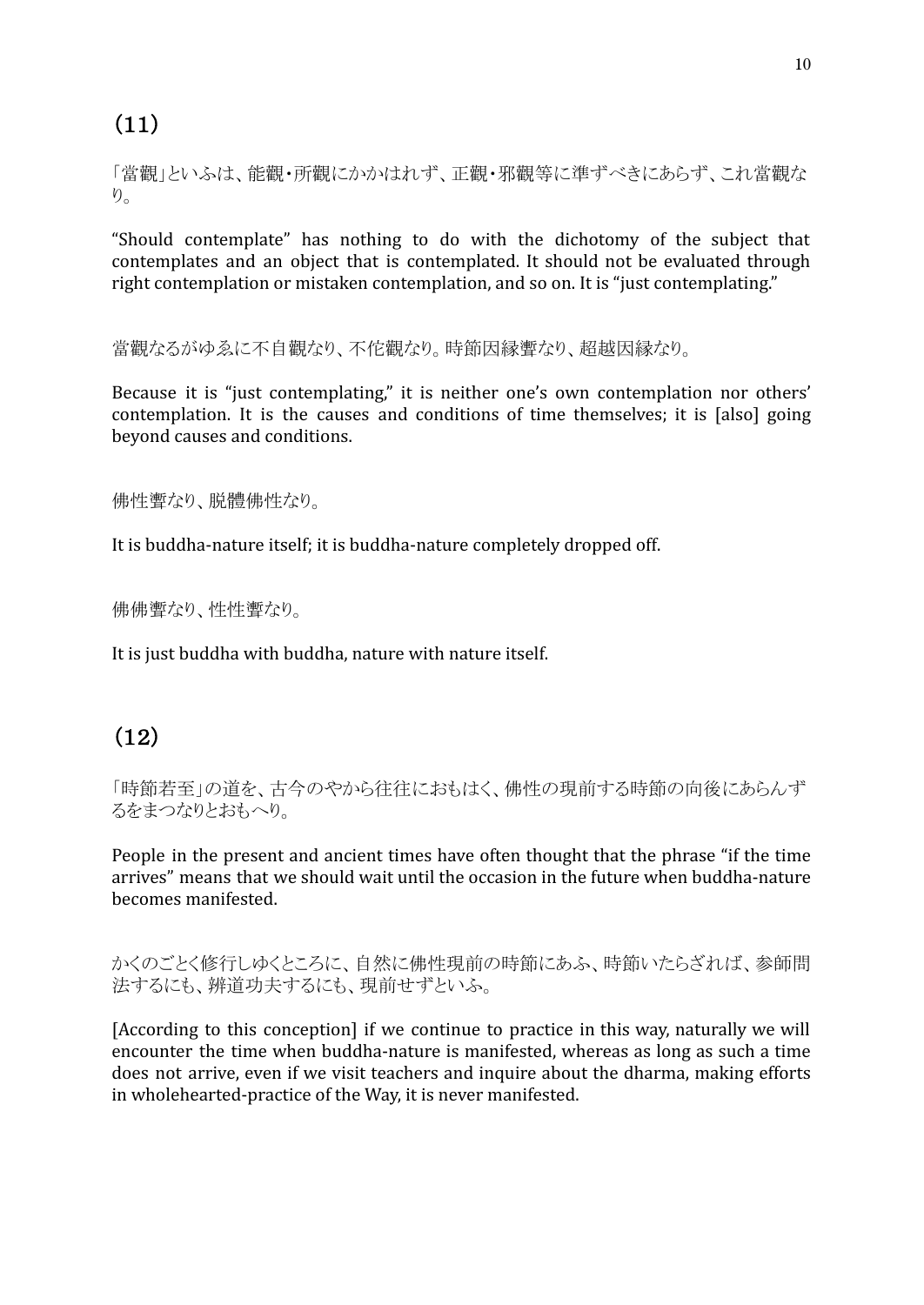恁麼見取して、いたづらに紅塵にかへり、むなしく雲漢をまぼる。

Holding such a view, they vainly return to the red dust [of the mundane world] and meaninglessly look up at the Milky Way.

かくのごとくのたぐひ、おそらくは天然外道の流類なり。

Such a group of people must be the followers of non-Buddhists who see everything as being natural.

いはゆる「欲知佛性義」は、たとへば「當知佛性義」といふなり。

[The phrase] "If you want to know the meaning of buddha-nature" means, for example, just knowing the meaning of buddha-nature.

「當觀時節因縁」といふは、「當知時節因縁」といふなり。

"You should contemplate the causes and conditions of the time" means just knowing the causes and conditions of the time.

いはゆる佛性をしらんとおもはば、しるべし、時節因縁これなり。

If you want to know what buddha-nature is, you should know that it is nothing other than the causes and conditions of the time.

### (13)

「時節若至」といふは、「すでに時節いたれり、なにの疑著すべきところかあらん」となり。 疑著時節さもあらばあれ、還我佛性来なり。

Saying "if the time arrives" [actually] means that the time has already arrived, so why do you doubt it? If you wish to doubt the time, that is fine, but return buddha-nature to me.

しるべし、「時節若至」は、十二時中不空過なり。

We should know that "if the time arrives" means not spending any time during the twelve hours wastefully.

```
「若至」は「既至」といはんがごとし。
```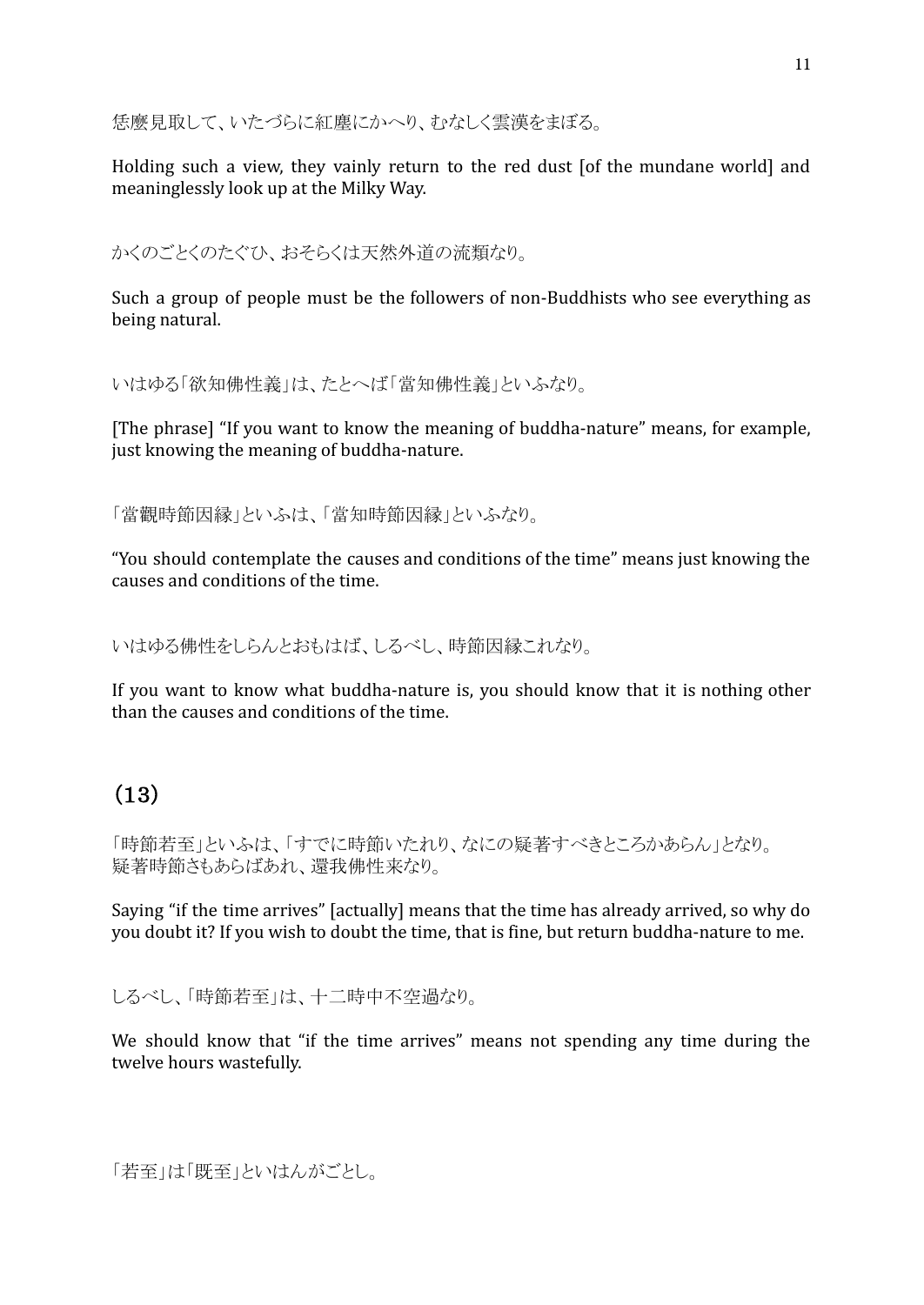"If it arrives" is tantamount to saying that it has already arrived.

時節若至すれば、佛性不至なり。

When the time arrives, buddha-nature does not arrive.

しかあればすなはち、時節すでにいたれば、これ佛性の現前なり。

Therefore, because the time has already arrived, it is the manifestation of buddha-nature.

あるひは「其理自彰」なり。

Or "its principle will be clear of itself."

おほよそ時節の若至せざる時節いまだあらず、佛性の現前せざる佛性あらざるなり。

In general, there has never been a time that has not yet arrived, nor buddha-nature that is not yet manifested.

### 第3章 佛性海

 $(14)$ 

第十二祖馬鳴尊者、十三祖のために佛性海をとくにいはく、「山河大地皆依建立、三昧六 通由茲發現。」

The twelfth ancestor, Venerable Ashvaghosha, in expounding the buddha-nature ocean to the thirteenth ancestor said, "Mountains, rivers, and the great earth all are established in dependence upon it; samadhi and the six divine powers arise from this."

### (15)

しかあれば、この山河大地、みな佛性海なり。

Therefore, these mountains, rivers, and the great earth all are the buddha-nature ocean. 「皆依建立」といふは、建立せる正當恁麼時、これ山河大地なり。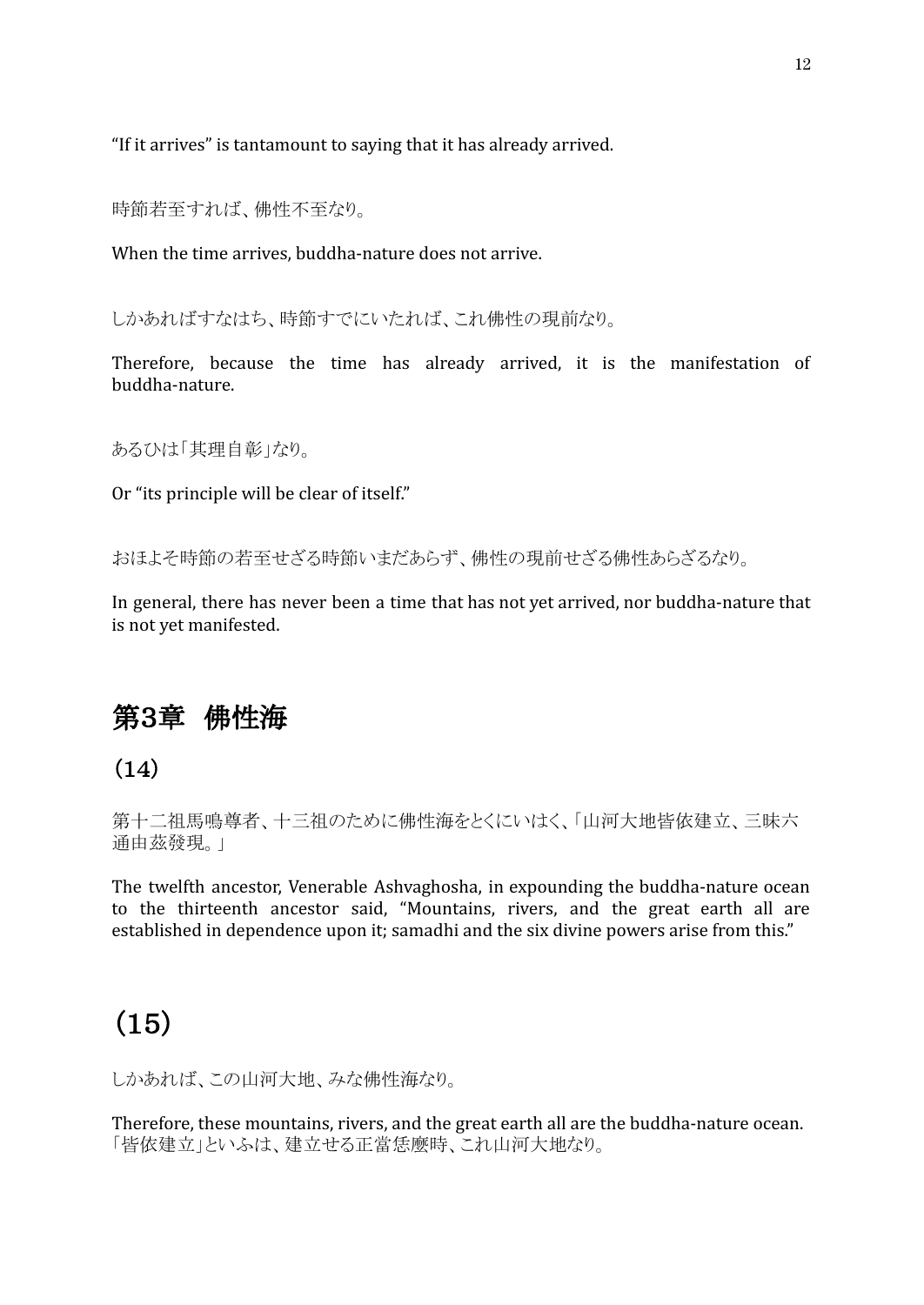"All are established in dependence upon it" means that the very time of being established is nothing other than the mountains, rivers, and the great earth.

すでに「皆依建立」といふ、しるべし、佛性海のかたちはかくのごとし。

It has already been said that "all are established in dependence upon it," so we should know that the form of the buddha-nature ocean is like this.

さらに内外中間にかかはるべきにあらず。

It should have nothing at all to do with inside, outside, or in-between.

恁麼ならば、山河をみるは佛性をみるなり、佛性をみるは驢腮馬觜をみるなり。

If it is thus, seeing mountains and rivers is seeing buddha-nature; seeing buddha-nature is seeing a donkey's jaw and a horse's mouth.

「皆依」は全依なり、依全なりと會取し、不會取するなり。

"All are in dependence" is complete dependence; this should be understood and not-understood as being completely dependent.

# (16)

「三昧六通由茲發現」。

"Samadhi and the six divine powers arise from this."

# (17)

しるべし、諸三昧の發現未現、おなじく皆依佛性なり。

We should know that the arising and not-yet-arising of various kinds of samadhi are equally dependent on buddha-nature.

全六通の由茲不由茲、ともに皆依佛性なり。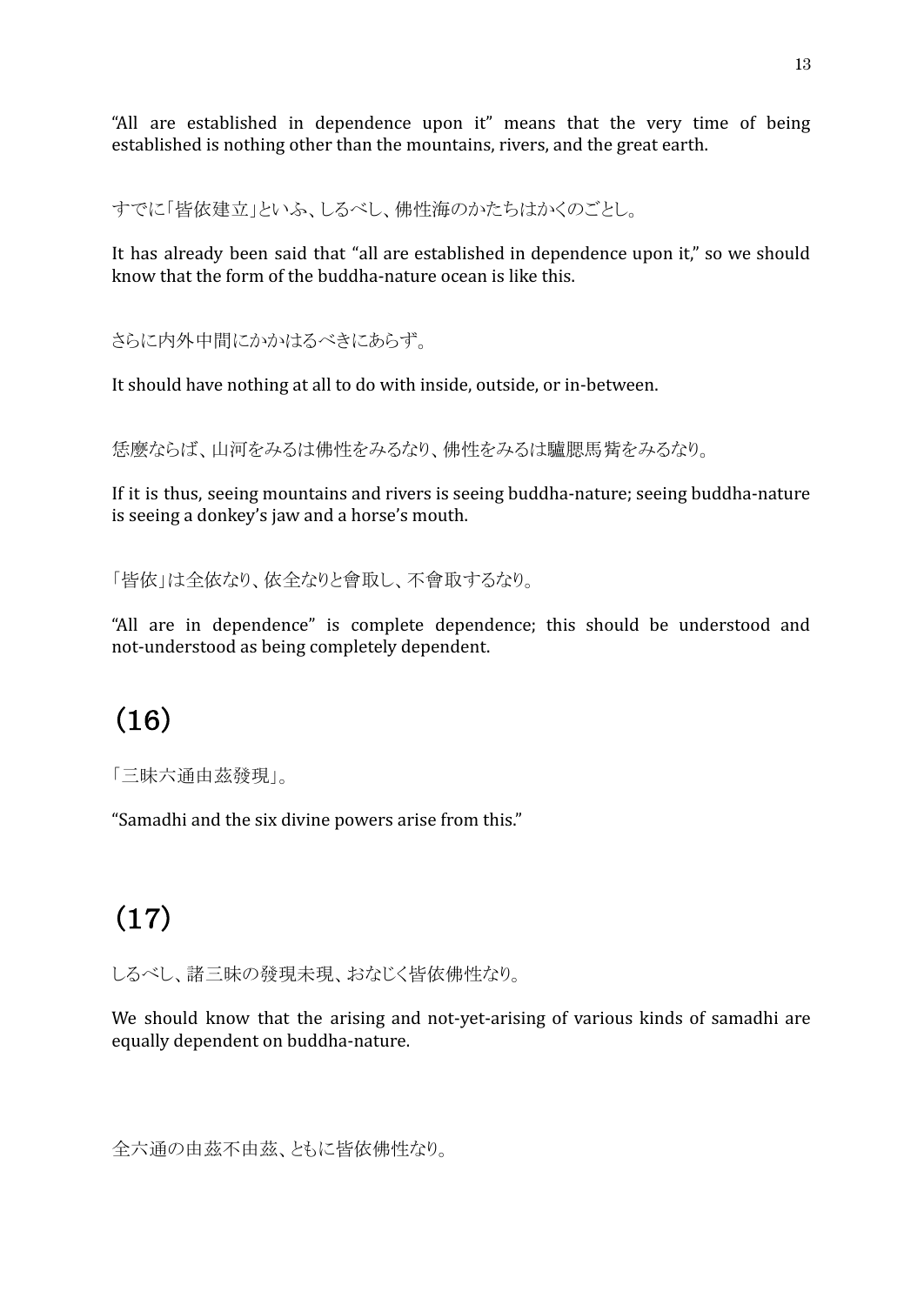The "from this" and "not from this" of all of the six divine powers are both dependent on buddha-nature.

六神通は、ただ阿笈摩教にいふ六神通にあらず。

These six divine powers are not only the six divine powers mentioned in the teaching of the Agama sutras.

六といふは、前三三後三三を六神通波羅蜜といふ。

"Six" means "three, three in front; three, three in back," just as is said of the six divine paramita powers.

しかあれば、六神通は明明百草頭、明明佛祖意なりと参究することなかれ。

Therefore, we should not regard the six divine powers to be the bright, bright hundred grasses, nor the bright, bright buddha-ancestors' intention.

六神通に滞累せしむといへども、佛性海の朝宗に罣礙するものなり。

Although the [six divine powers] may be bound within the six divine powers, they are obstructed within the flow [of various rivers] to the buddha-nature ocean.

# 第4章 汝無佛性

### (18)

五祖大滿禅師、蘄州黄梅人也。(五祖大滿禅師は、蘄州黄梅の人なり。)

The fifth ancestor, Zen Master Daman, was from Huangmei in Qi Province.

無父而生、童兒得道、乃栽松道者也。(父無くして生まる、童兒にして道を得たり、乃ち栽松 道者なり。)

He was born without a father and attained the Way while still a young boy. He was a pine-planting person of the Way [in his previous life].

初在蘄州西山栽松、遇四祖出遊。(初め蘄州の西山に在りて松を栽えしに、四祖の出遊に 遇う。)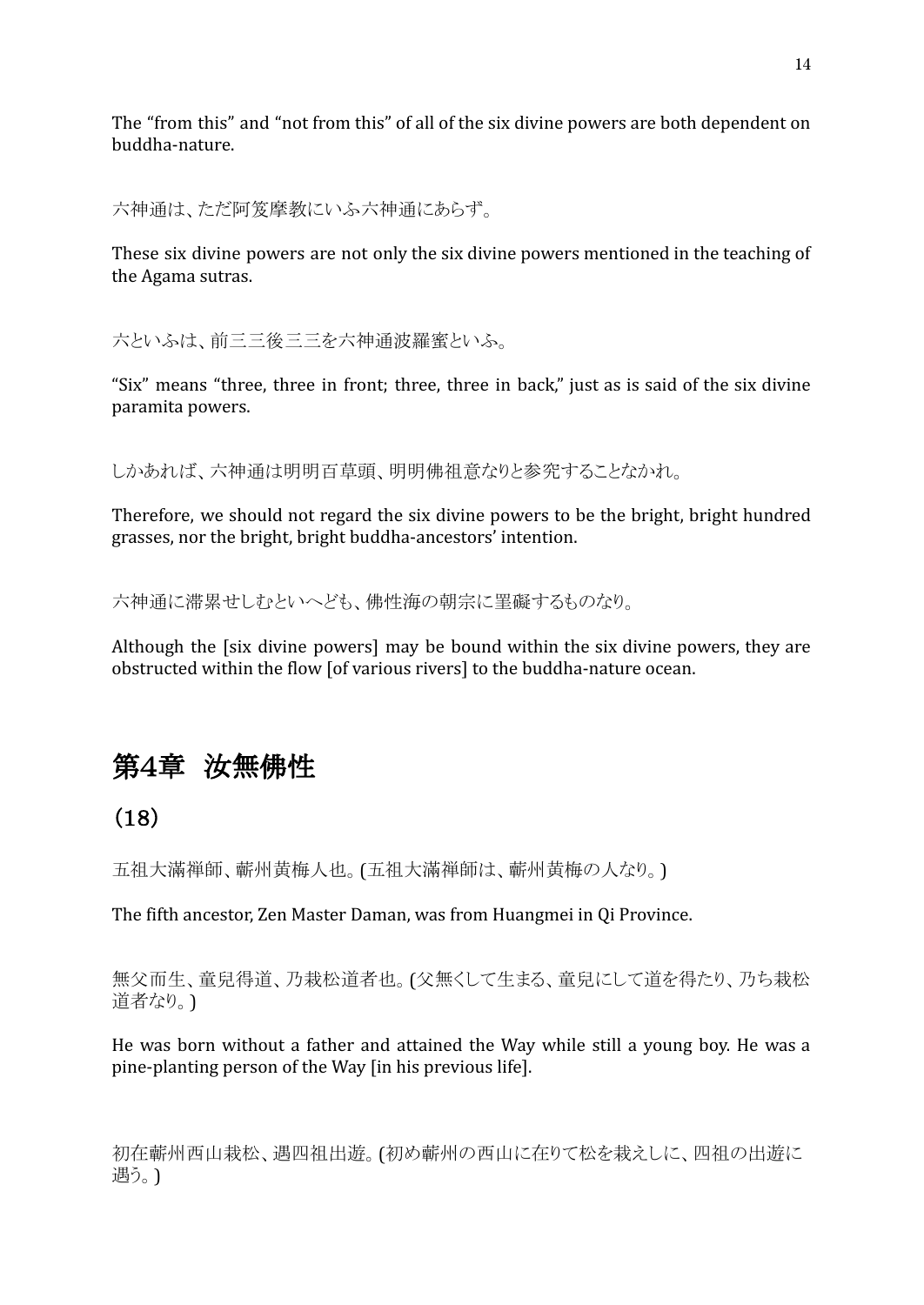At first, he stayed on Xishan in Qi Province planting pines, later encountering the fourth ancestor when that ancestor proceeded out [from his monastery].

告道者、「吾欲伝法與汝、汝已年邁。若待汝再来、吾尚遅汝」。(道者に告ぐ、「吾れ汝に伝 法せんと欲えば、汝已に年邁ぎたり。若し汝が再来を待たば、吾れ尚お汝を遅つべし」。)

[The fourth ancestor] said to this person of the Way, "I would like to transmit the dharma to you, but you are already too old. If you can wait until you are reborn, I will be expecting you."

師諾。(師諾。)

The Master agreed.

遂往周氏家女托生。(遂に周氏家の女に往いて托生す。)

Later he went to a daughter of the Zhou family for rebirth.

因抛濁港中。神物護持、七日不損。(因みに濁港の中に抛つ。神物護持して、七日損ぜ ず。)

[The baby] was abandoned in a muddy creek but was protected by some divine power without undergoing any harm for seven days.

因収養矣。至七歳為童子、於黄梅路上逢四祖大醫禅師。(因みに収りて養へり。七歳に至 るまで童子たり、黄梅路上に四祖大醫禅師に逢う。)

Because of that, [his mother] took him in and raised him. Until he reached the age of seven, he was a [normal] boy. He met the fourth ancestor, Zen Master Dayi, on a road in Huangmei.

祖見師雖是小兒、骨相奇秀、異乎常童。(祖、師を見るに是れ小兒なりと雖ども、骨相奇 秀、常の童に異なれり。)

The ancestor saw him and found that even though he was a small boy, his skeletal structure was particularly excellent and different from that of ordinary children.

祖見問曰、「汝何姓」。(祖見て問うて曰く、「汝、何なる姓ぞ」。)

Seeing the boy, he asked, "What is your family name?"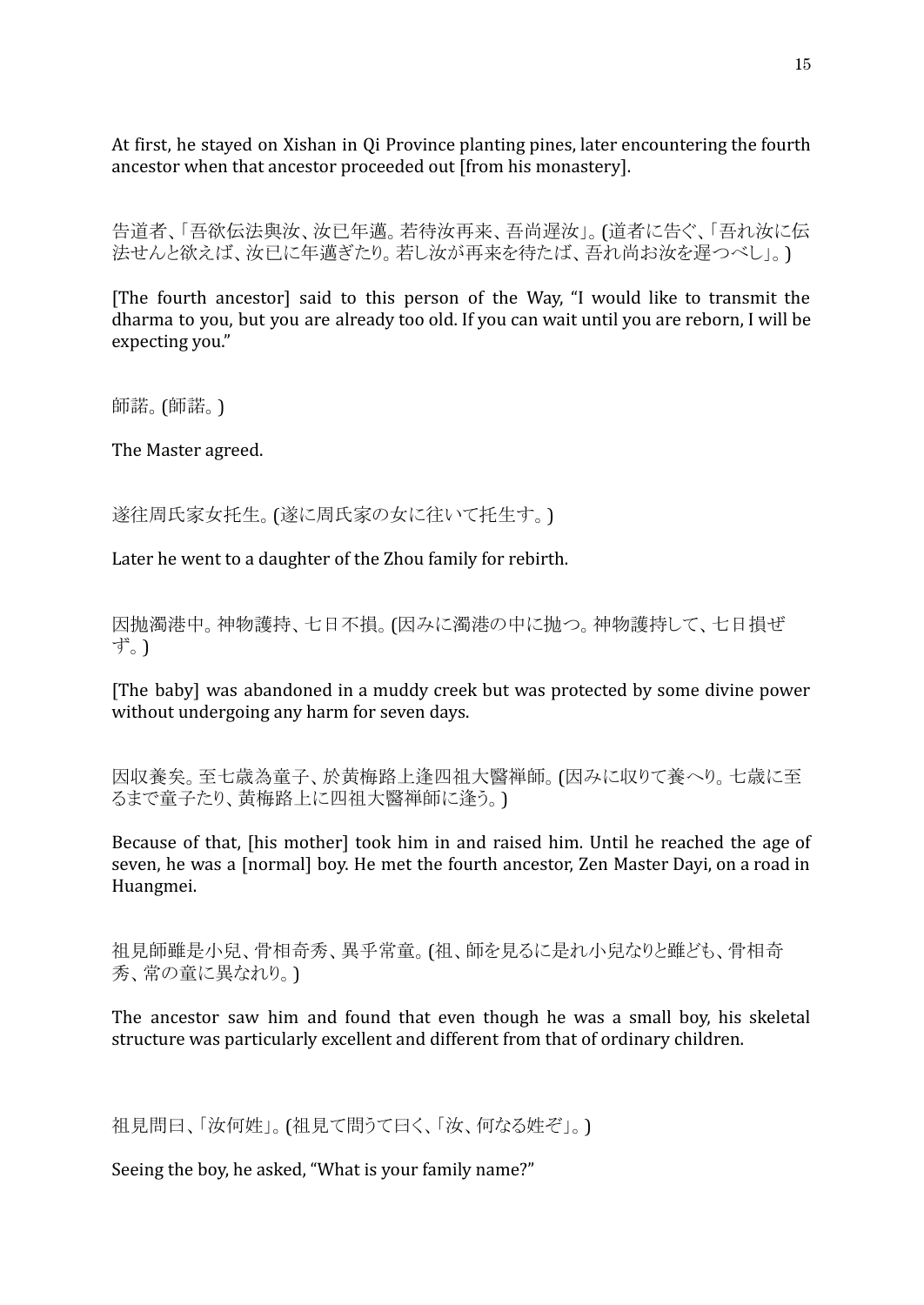師答曰、「姓即有、不是常姓」。(師、答へて曰く、「姓は即ち有り、是れ常姓にあらず」。)

The master answered, "I have a family name, but it is not an ordinary family name."

祖曰、「是何姓。」(祖曰く、「是れ何かなる姓ぞ。」)

The ancestor said, "What is that family name?"

師答曰、「是佛性」。(師答へて曰く、「是れ佛性」。)

The master answered, "It is buddha-nature."

祖曰、「汝無佛性」。(祖曰く、「汝、無佛性」。)

The ancestor said, "You have no buddha-nature."

師答曰、「佛性空故、所以言無」。(師答へて曰く、「佛性空なるが故、所以に無と言う」。)

The master answered, "It is because buddha-nature is empty that you say I don't have it  $(mu, \frac{4\pi}{3})$ ."

祖識其法器、俾為侍者、後付正法眼蔵。居黄梅東山、大振玄風。(祖、其の法器なるを 識って、侍者たらしめて、後に正法眼蔵を付す。黄梅東山に居して、大いに玄風を振う。)

The ancestor recognized that he was a vessel of the dharma and made [the boy] his attendant, later entrusting to him the true dharma eye treasury. [The fifth ancestor] lived on the East Mountain in Huangmei and extensively spread the profound wind [of the dharma].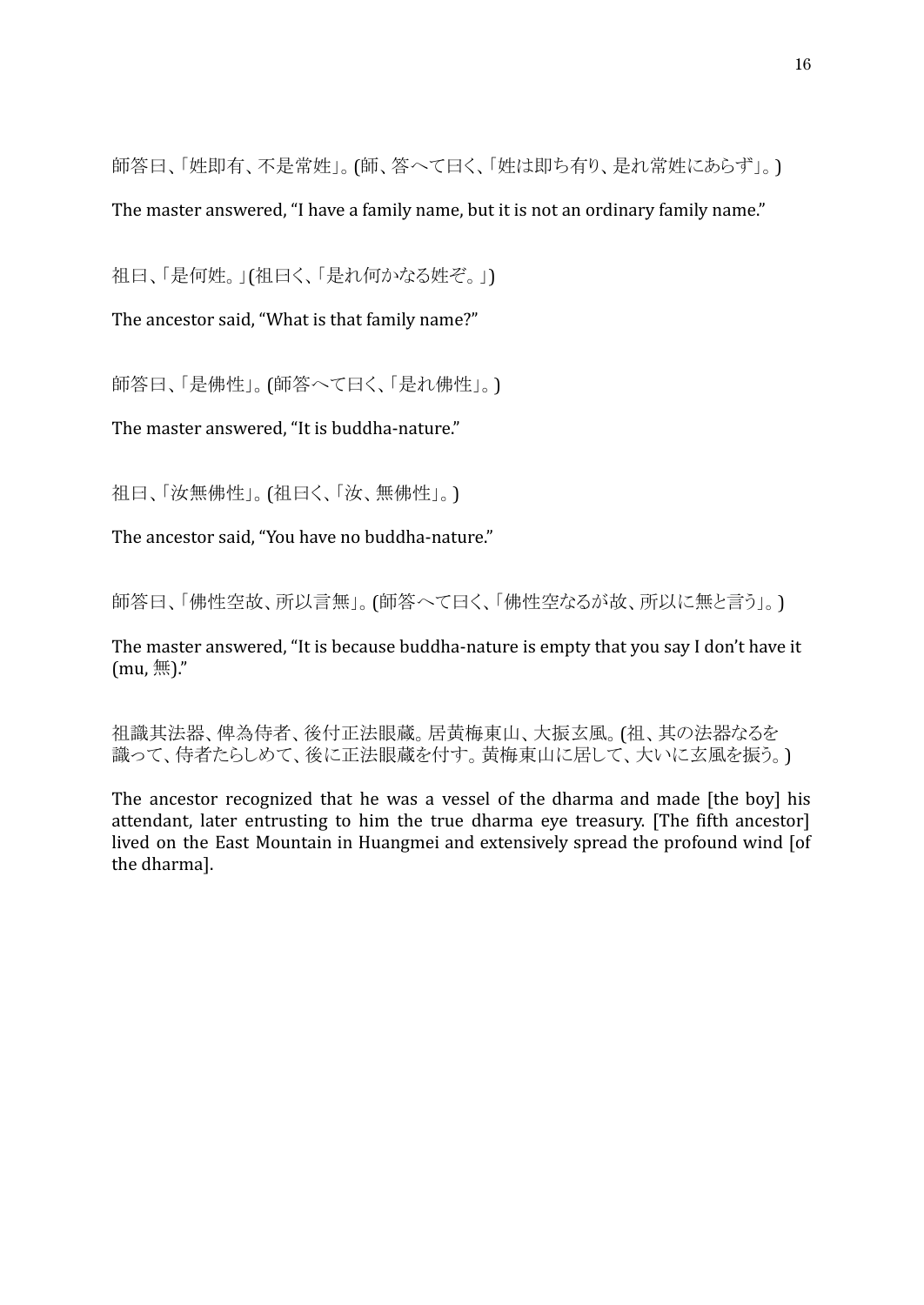### (19)

しかあればすなはち、祖師の道取を参究するに、「四祖いはく、汝何姓」は、その宗旨あり。

Therefore, in investigating the ancestral masters' sayings, there is the essential principle in the fourth ancestor's utterance "What is your family name?"

むかしは何國人の人あり、何姓の姓あり。

In ancient times, there were people who were from a country named "What何" and a family named "What何."

なんぢは何姓と為説するなり。

[The fourth ancestor] was explaining [to the boy] that his family name was "What."

たとへば吾亦如是、汝亦如是と道取するがごとし。

This is along the lines of [the sixth ancestor's] saying, "I am thus, and you too are thus."

### (20)

五祖いはく、「姓即有、不是常姓。」

The fifth ancestor said, "I have a family name  $(\#)$ , but it is not an ordinary family name (姓)."

いはゆるは、有即姓は常姓にあらず、常姓は即有に不是なり。

What he meant is that "a being  $(f\bar{f})$ " that is itself "his family name  $(f\bar{f})$ " is not an ordinary family name (姓); an ordinary family name cannot be his "being itself (即有)."

### (21)

「四祖いはく、是何姓」は、「何」は「是」なり、「是」を「何」しきたれり。

The fourth ancestor said, "What is this family name?" [This sentence means that] "what  $(\sqrt{\pi})$ " is "this  $(\frac{\sqrt{2}}{2})$ "; [he is] making "this  $(\frac{\sqrt{2}}{2})$ " into "what  $(\sqrt{\pi})$ ."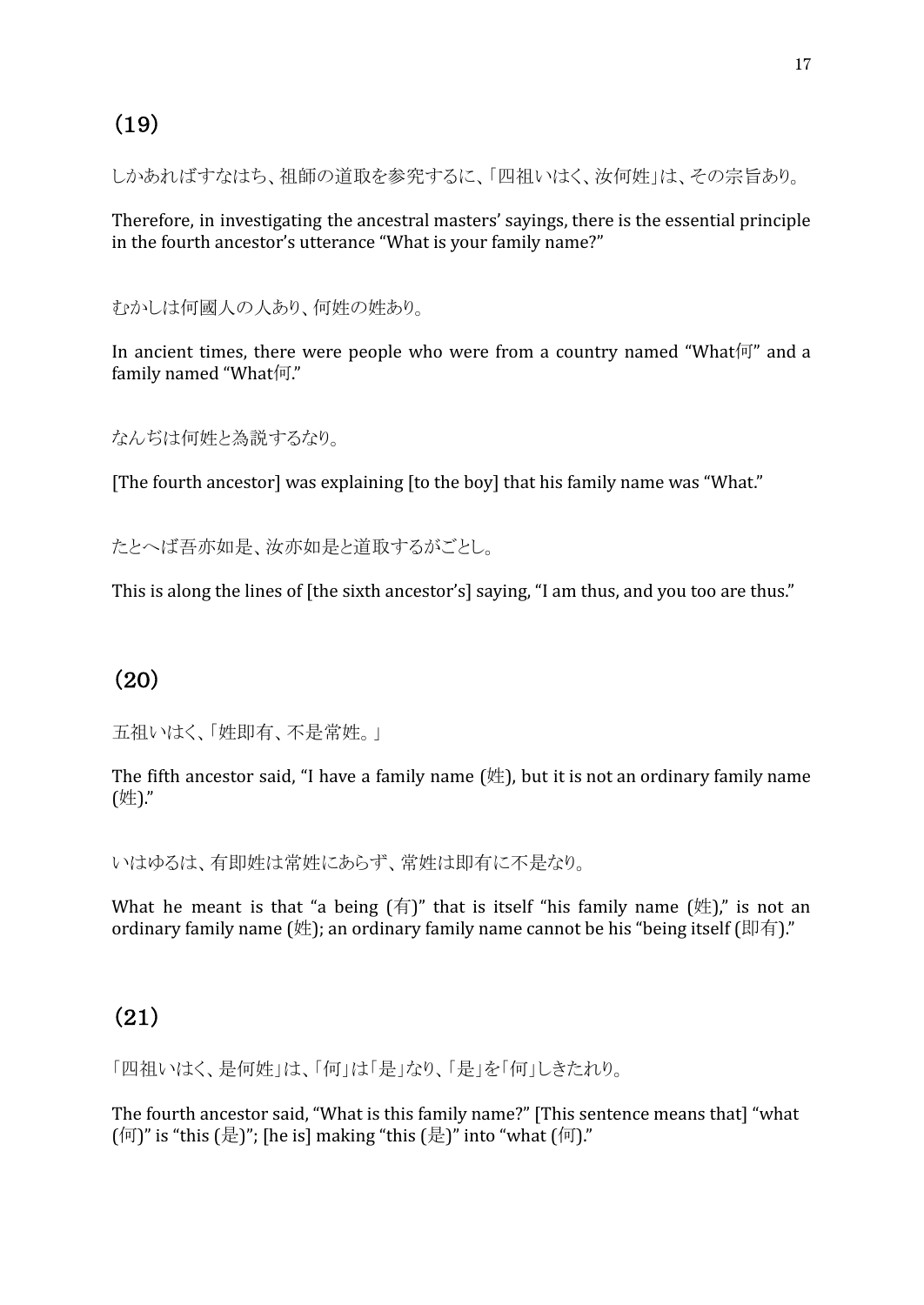これ「姓」なり。

This is his family name (姓).

「何」ならしむるは「是」のゆゑなり。

Because of "this  $(\frac{1}{2})$ ", he made ["this  $(\frac{1}{2})$ "] into "what  $(\frac{1}{2})$ "

「是」ならしむるは「何」の能なり。

Making ["what  $(\text{[T]})$ "] into "this  $(\text{[F]})$ " is the capacity of "what  $(\text{[T]})$ ."

姓は是也、何也なり。

His family name  $(\frac{\pi}{2})$  is both "this  $(\frac{\pi}{2})$ " and "what  $(\frac{\pi}{2})$ ."

これを蒿湯にも點ず、茶湯にも點ず、家常の茶飯ともするなり。

This permeates into an herbal infusion or into tea; it likewise becomes ordinary tea and rice.

### (22)

五祖いはく、「是佛性」。

The fifth ancestor said, "This is buddha-nature."

### (23)

いはくの宗旨は、是は佛性なりとなり。

The essential principle of what he said [here] is that "this" is buddha-nature.

何のゆゑに佛なるなり。

Because ["this  $(\frac{1}{2})$ "] is "what  $(\frac{1}{2})$ ", ["this  $(\frac{1}{2})$ "] is buddha.

是は何姓のみに究取しきたらんや、是すでに不是のとき佛姓なり。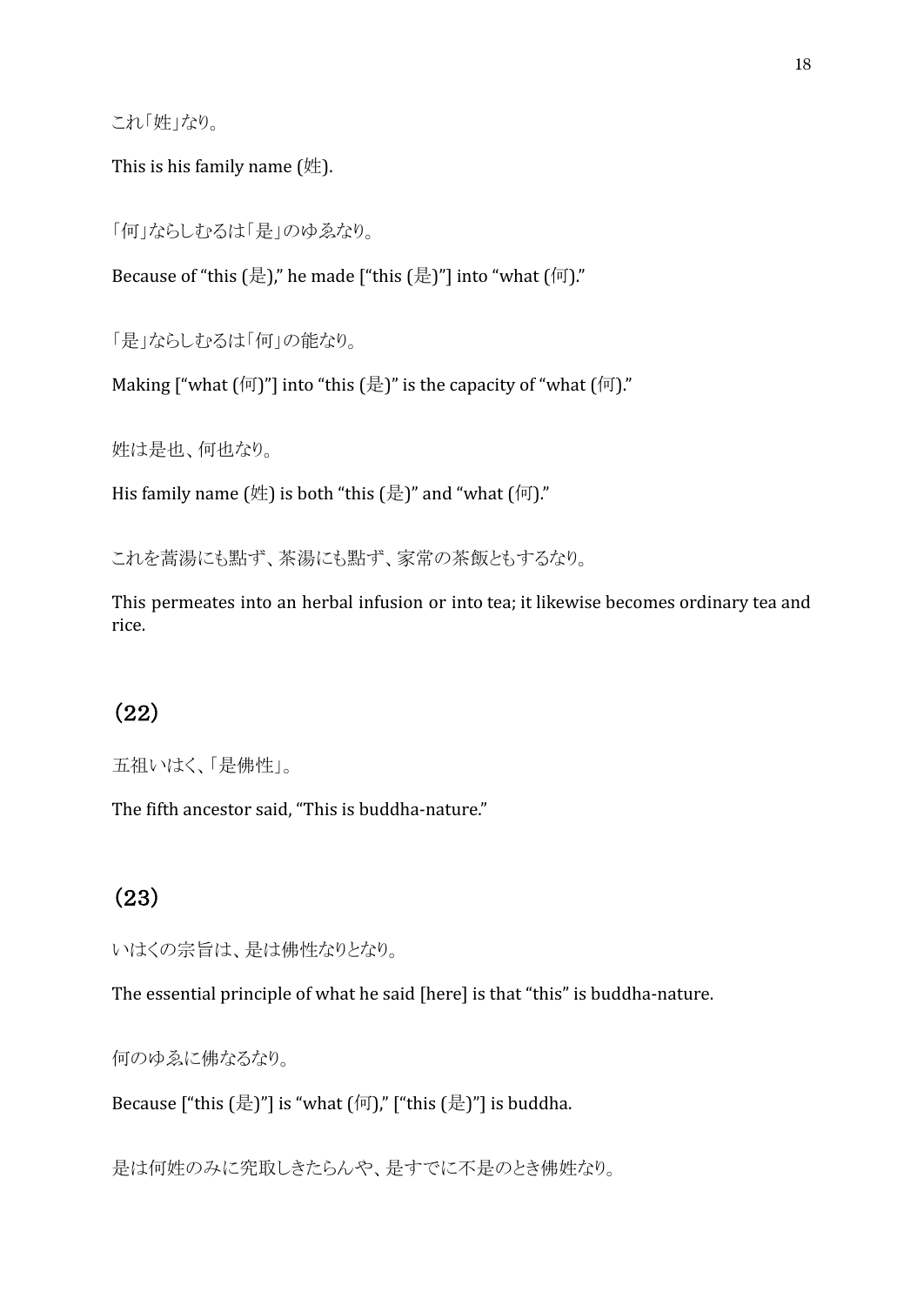Can "this  $(\frac{1}{k})$ " be fully investigated only in "what  $(\frac{1}{k})$ " "family name  $(\frac{1}{k})$ "? When "this (是)" is "not-this (不是)," ["this (是)"] is buddha-family-name (佛姓, buddha-nature).

### (24)

しかあればすなはち、是は何なり、佛なりといへども、脱落しきたり、透脱しきたるに、かなら ず姓なり。

Therefore, "this  $(\frac{1}{\sqrt{2}})$ " is "what  $(\frac{1}{\sqrt{2}})$ ". Even though it is buddha, when it has been dropped off and liberated, it is unfailingly a family name  $(\nleftrightarrow$ .

その姓すなはち周なり。

The family name  $(\nleftrightarrow)$  is Zhou  $[\nexists]$ , all-pervading).

しかあれども、父にうけず祖にうけず、母氏に相似ならず、傍觀に斉肩ならんや。

However, [the fifth ancestor's family name] was not inherited from a father or ancestors; nor was it received from his mother's family; nor is it the same as that of bystanders.

### (25)

四祖いはく、「汝無佛性。」

The fourth ancestor said, "You have no buddha-nature (無佛性, mu-buddha-nature)."

### (26)

いはゆる道取は、汝はたれにあらず、汝に一任すれども、無佛性なりと開演するなり。

What this utterance means is that although "you" are not "who," I completely entrust "you" to yourself, and yet "you" are "mu-buddha-nature."

しるべし、學すべし。いまはいかなる時節にして無佛性なるぞ。

We should know and study what the temporal occasion is now, [you] being "mu-buddha-nature."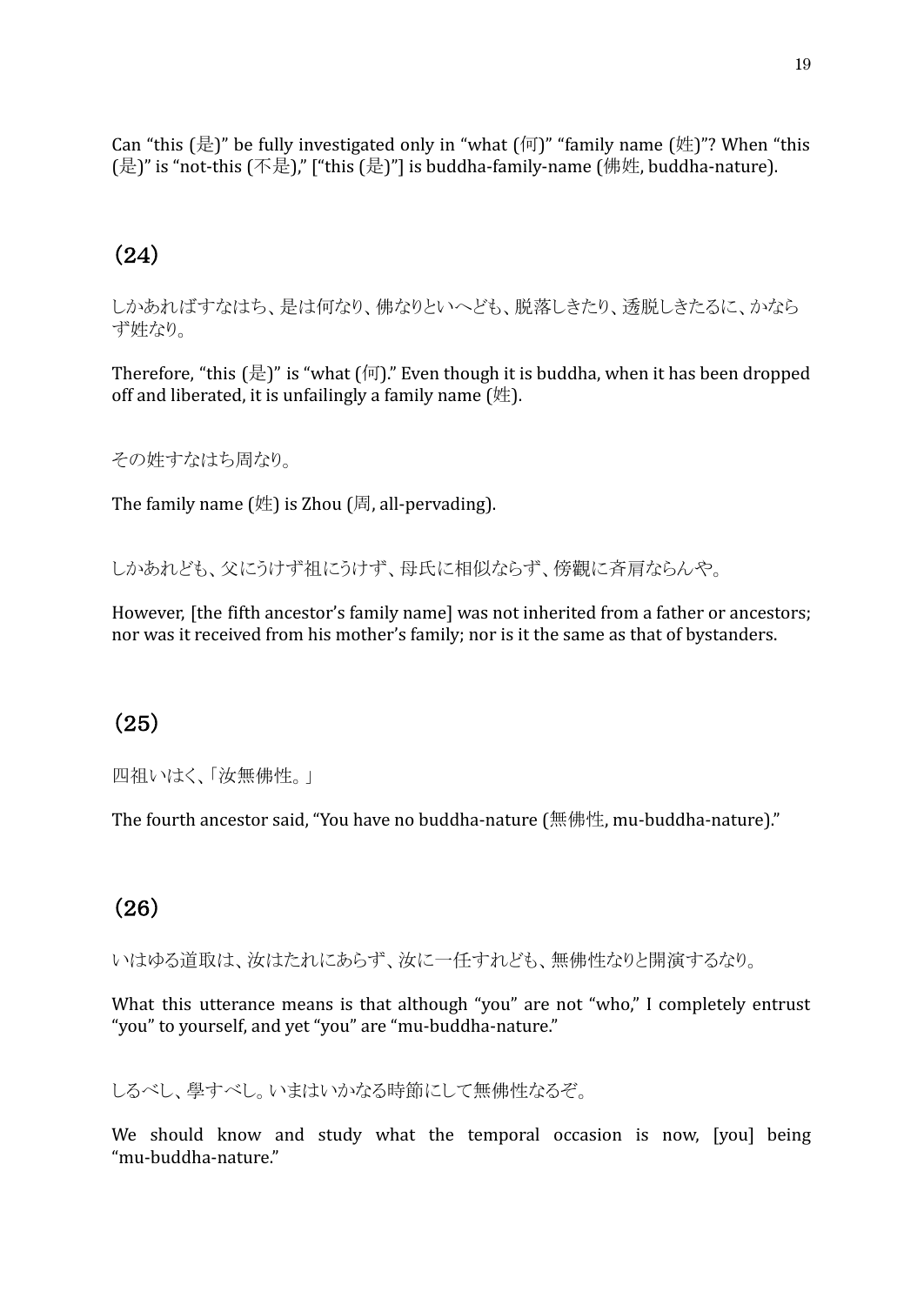佛頭にして無佛性なるか、佛向上にして無佛性なるか。

Are ["you"] "mu-buddha-nature" [perched] on the buddha's head, or are ["you"] "mu-buddha-nature" going beyond buddha?

七通を逼塞することなかれ、八達を摸索することなかれ。

Do not block the seven penetrations, nor seek the eight accomplishments.

無佛性は一時の三昧なりと修習することもあり。

Sometimes we study and practice that "no-buddha-nature" is the samadhi of one moment.

佛性成佛のとき、無佛性なるか、佛性發心のとき、無佛性なるかと問取すべし、道取すべ し。

When buddha-nature becomes a buddha, we should ask and express if it is mu-buddha-nature. When buddha-nature arouses the [awakening]-mind, is it mu-buddha-nature?

露柱をしても問取せしむべし、露柱にも問取すべし、佛性をしても問取せしむべし。

We should let the free-standing pillar ask this; we should ask this of the free-standing pillar. We should let buddha-nature ask it.

### (27)

しかあればすなはち、無佛性の道、はるかに四祖の祖室よりきこゆるものなり。

Therefore, the expression "mu-buddha-nature" is heard far from the ancestral chamber of the fourth ancestor.

黄梅に見聞し、趙州に流通し、大潙に擧揚す。

It was seen and heard in Huangmei, it was circulated to Zhaozhou, and it was exalted on Dagui.

無佛性の道、かならず精進すべし、趑趄することなかれ。

Without fail we should diligently study the expression "mu-buddha-nature," without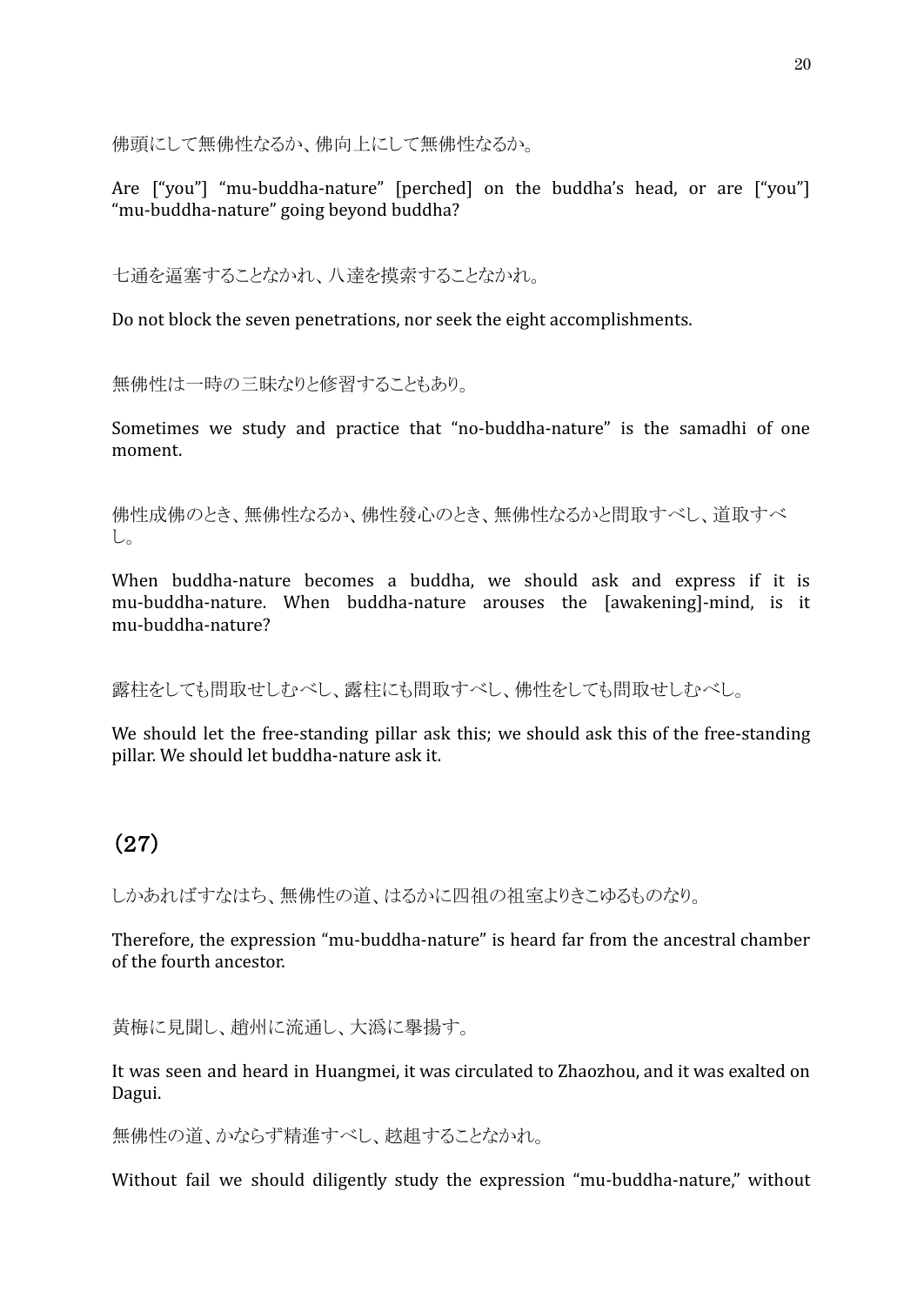getting stuck and giving up.

無佛性たどりぬべしといへども、何なる標準あり、汝なる時節あり、是なる投機あり、周なる同 姓あり、直趣なり。

Although we may lose our way and have to grope for [the path of] mu-buddha-nature, there is a standard: "what." There is a temporal occasion: "you." There is an accordance [between you and mu-buddha-nature]: "this." There is the same family name: "Zhou (all-pervading)." [And so] we straightforwardly advance [to mu-buddha-nature].

### (28)

五祖いはく、「佛性空故、所以言無」。

The fifth ancestor said, "It is because buddha-nature is empty  $(\mathcal{Z})$  that you say I don't have it (mu,  $\#$ )."

### (29)

あきらかに道取す、空は無にあらず。

He clearly expressed that emptiness is not "*not having* (mu, 無)."

佛性空を道取するに、半斤といはず、八兩といはず、無と言取するなり。

In speaking of buddha-nature-emptiness, he expressed neither half a pound, nor eight ounces. [The fourth ancestor] said that [the fifth ancestor] had no [無, buddha-nature].

空なるゆゑに空といはず、無なるゆゑに無といはず、佛性空なるゆゑに無といふ。

The reason he says "empty  $(\mathcal{L})$ " is not because it is empty  $(\mathcal{L})$  [in an ordinary sense]. The reason he says "nothingness  $(\text{m})$ " is not because it is nothingness  $(\text{m})$  [in an ordinary sense]. Because it is buddha-nature-emptiness (佛性空), he said "mu (無)."